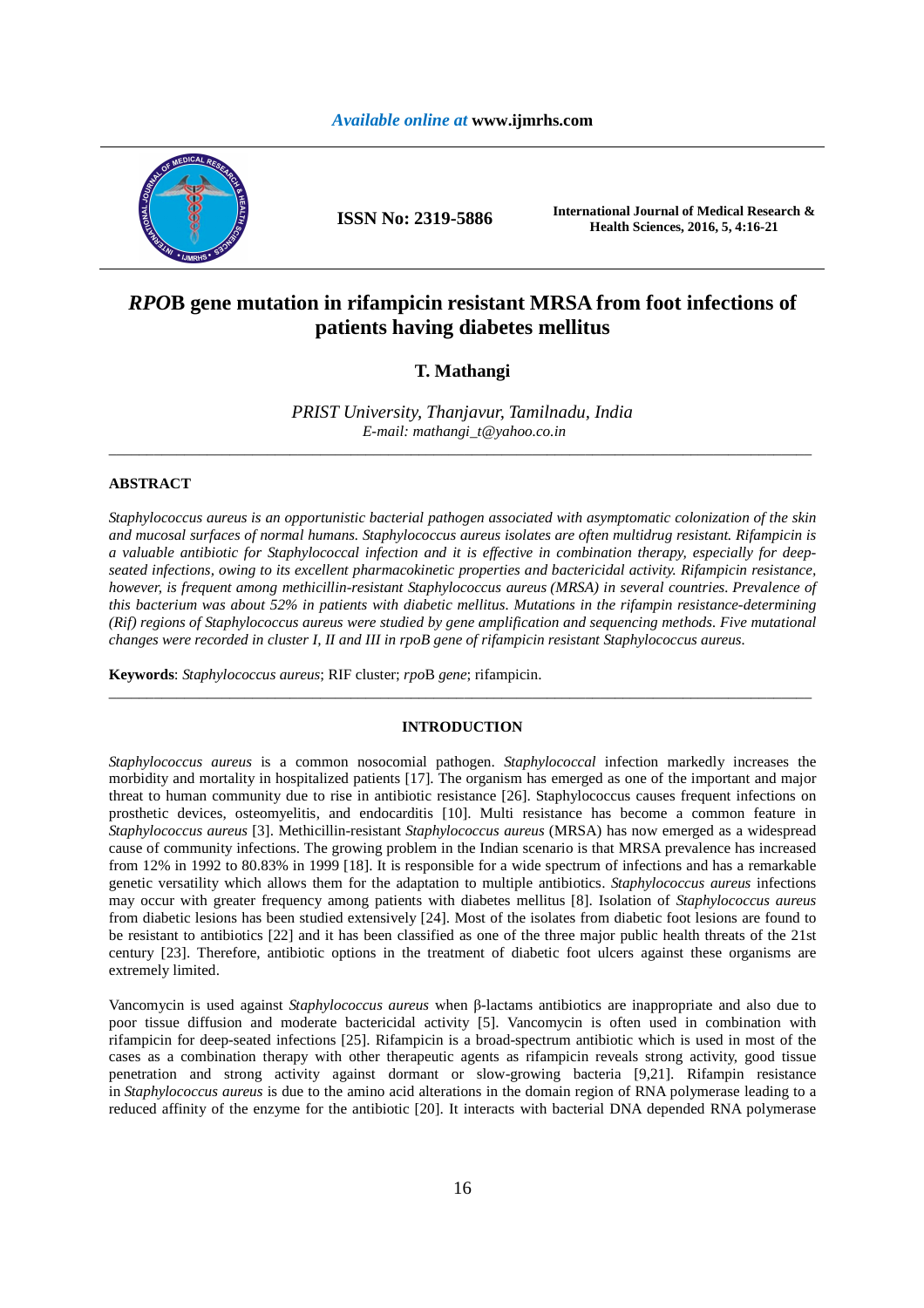beta subunit coded by *rpo*B gene [4]. Previous studies on other bacteria indicate that point mutations in RNA polymerase beta subunit are responsible for rifampin resistance in bacteria [6].

*\_\_\_\_\_\_\_\_\_\_\_\_\_\_\_\_\_\_\_\_\_\_\_\_\_\_\_\_\_\_\_\_\_\_\_\_\_\_\_\_\_\_\_\_\_\_\_\_\_\_\_\_\_\_\_\_\_\_\_\_\_\_\_\_\_\_\_\_\_\_\_\_\_\_\_\_\_\_*

The study aims at determining the level of rifampicin resistance in *Staphylococcus aureus* and to investigate the relationship between genetic alterations in the RNA polymerase beta subunit gene and the level of rifampicin resistance in *Staphylococcus aureus*.

# **MATERIALS AND METHODS**

### **Sample collection and isolation**

Swab samples of diabetic patients with foot ulcers were collected from hospitals in and around Chennai. The collected samples were stored in sterile container and transported to the laboratory within two hours of collection and stored in 4 °C, till the processing. The collected swabs were directly inoculated into nutrient broth and incubated overnight at 37 °C. The isolates present in the swab samples were allowed to grow, from which drug resistant *Staphylococcus aureus* were screened and analyzed.

### **Isolation of** *Staphylococcus aureus*

The isolation of *Staphylococcus aureus* was performed using Mannitol salt agar (Pancreatic digest of casein – 5 g, pancreatic digest of animal tissue – 5 g, Beef extract – 1 g, D Mannitol – 10 g, sodium chloride – 75 g, phenol red – 25 mg, agar – 15 g and distilled water – 1000 ml. pH of the media was adjusted to 7.4). To this sterile media a loop of overnight incubated culture from nutrient broth was streaked on to mannitol salt agar plates and incubated overnight for the enumeration of *Staphylococcus aureus*.

# **Biochemical characterization**

The isolates from the mannitol plate were subjected for biochemical characterization. Microbial and biochemical parameters such as Gram staining, catalase, oxidase, indole, coagulase, nitrate reduction, methyl red, Vogesproskaur, glucose, mannitol and sucrose utilization were performed to confirm the identity of the organism.

# **Determination of multiple antibiotic resistances**

Antibiograms of all coliforms were determined on Muller Hinton agar (Hi-Media Pvt. Ltd. Mumbai) using Kirby-Bauer disc diffusion method [7] to assess the resistance of *Staphylococcus aureus* to various antibiotics. The antimicrobial agents were chosen on the basis of their importance in treating human infections caused by gram positive bacteria of the family Staphylococcaceae. The antibiotics included for the study are ampicillin, penicillin, cephalexin, gentamicin, streptomycin, tetracycline, methicillin and rifampicin. Multiple antibiotic resistances (MAR) index [12] was calculated by the formula [11].

### MAR Index =  $v/nx$

where  $y =$  total number of resistance scored;  $n =$  number of isolates;  $x =$  total number of antibiotics tested.

### **Detection of rifampicin resistance-associated mutations**

The chromosomal DNA of the rifampicin resistant *Staphylococcus aureus* was extracted using standard phenol:chloroform method [27]. An internal sequence of gene *rpo*B of 460bp was amplified using polymerase chain reaction (PCR). The amplification was carried out in rifampicin resistant *Staphylococcus aureus* (rifampicin and methicillin resistant), rifampicin resistance-associated mutations were studied using primers *rpo*B1 (5′- ACCGTCGTTTACGTTCTGTA-3') and *rpo*B2 (5′-TCAGTGATAGCATGTGTATC-3'), [14] which amplified a 460 bp sequence of *rpo*B gene, encompassing majorly clusters I and II. Amplification was carried out in a 20 µl volume containing 0.3 µM of each primer, 0.2 mM deoxy nucleotide triphosphates (dATP, dCTP, dGTP and dTTP), 1 µl of template DNA sample and 1 U of Prime TaqDNA polymerase (Genetbio, Korea). The reaction tubes were subjected for thermal cycling reactions consisted of an initial denaturation (5 min at 94 °C) followed by 32 cycles of denaturation (1 min at 94 °C), annealing (45 s at 56 °C) and extension (1 min at 72 °C), with a final extension (10 min at 72 °C). The PCR product was purified (QIAquickPCR purification kit, Qiagen, Madrid, Spain) and analyzed by DNA sequencing. The nucleotide sequences obtained were compared to the *rpo*B wild type sequence from *S. aureus* subsp. (GenBank accession number: X64172.1) using the EMBOSS.gui and BLAST tool.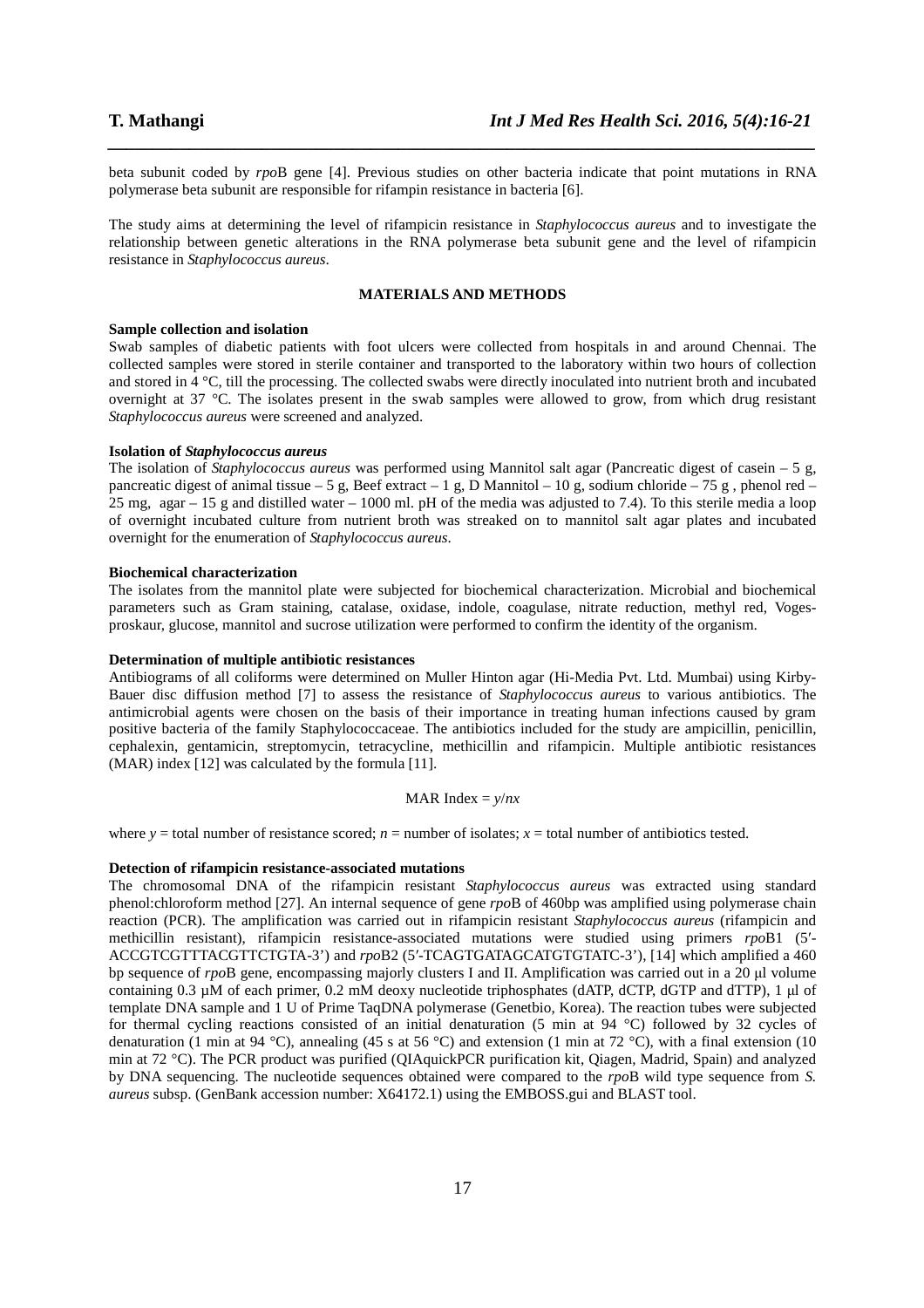### **Protein modeling building of** *rpo***B gene**

The protein models of wild-type and mutated *rpo*B were predicted by comparing the *Staphylococcus aureus rpo*B sequences with the structure of *Escherichia coli* K-12 RNA polymerase (3IYD) using Modeller 9.10 [1,2,13,15] . The models were further refined using Ramachandran plots. The mutated and non-mutated *rpo*B protein structures were superimposed using Accelrys Discover Studio 2.5 to determine the mutations in rifampicin resistancedetermining region (RRDR).

*\_\_\_\_\_\_\_\_\_\_\_\_\_\_\_\_\_\_\_\_\_\_\_\_\_\_\_\_\_\_\_\_\_\_\_\_\_\_\_\_\_\_\_\_\_\_\_\_\_\_\_\_\_\_\_\_\_\_\_\_\_\_\_\_\_\_\_\_\_\_\_\_\_\_\_\_\_\_*

# **RESULTS**

Swab samples of diabetic patients were collected from hospitals in and around Chennai. The isolation and biochemical studies were performed and resulted in the characterization of *Staphylococcus aureus*. Table 1 indicates the biochemical and microbial results for the isolated strain. Total of 13 *Staphylococcus aureus* isolates were isolated from 25 patients and prevalence of *Staphylococcus aureus* was about 52%.

### **Table 1: Microbial and biochemical features**

| <b>Test</b>       | Strain 1 to 13 |  |  |
|-------------------|----------------|--|--|
| Gram staining     | $+ve$          |  |  |
| Catalase          | $+ve$          |  |  |
| Oxidase           | -ve            |  |  |
| Coagulase         | $+ve$          |  |  |
| Indole            | $-ve$          |  |  |
| MR                | $+ve$          |  |  |
| VP                | $+ve$          |  |  |
| Citrate           | $+ve$          |  |  |
| Nitrate reduction | $+ve$          |  |  |
| glucose           | $+ve$          |  |  |
| Mannitol          | $+ve$          |  |  |
| Sucrose           | $+ve$          |  |  |

**Table 2: Mutations found in the** *rpo***B gene of MRSA isolate** 

| S. No. | <b>Nucleotide position</b> | <b>Nucleotide mutation</b> | Amino acid position  | Amino acid<br>substitution | <b>Secondary structure</b> |                      |       |
|--------|----------------------------|----------------------------|----------------------|----------------------------|----------------------------|----------------------|-------|
|        |                            | <b>Normal</b>              | <b>Rif resistant</b> |                            | <b>Normal</b>              | <b>Rif resistant</b> |       |
|        | 1366                       | TCT                        | ACT                  | 456                        |                            |                      | Helix |
|        | 1441                       | CAT                        | AAT                  | 481                        |                            |                      | Turn  |
|        | 1586                       | TCA                        |                      | 529                        |                            |                      | Sheet |
|        | 1674                       | GAT                        | GAA                  | 558                        |                            |                      | Sheet |
|        | 1675                       | CAA                        | AAA                  | 559                        |                            |                      | Sheet |

# **Resitance pattern**



**Figure 1: Percentage of antibiotic resistance in** *Staphylococcus aureus*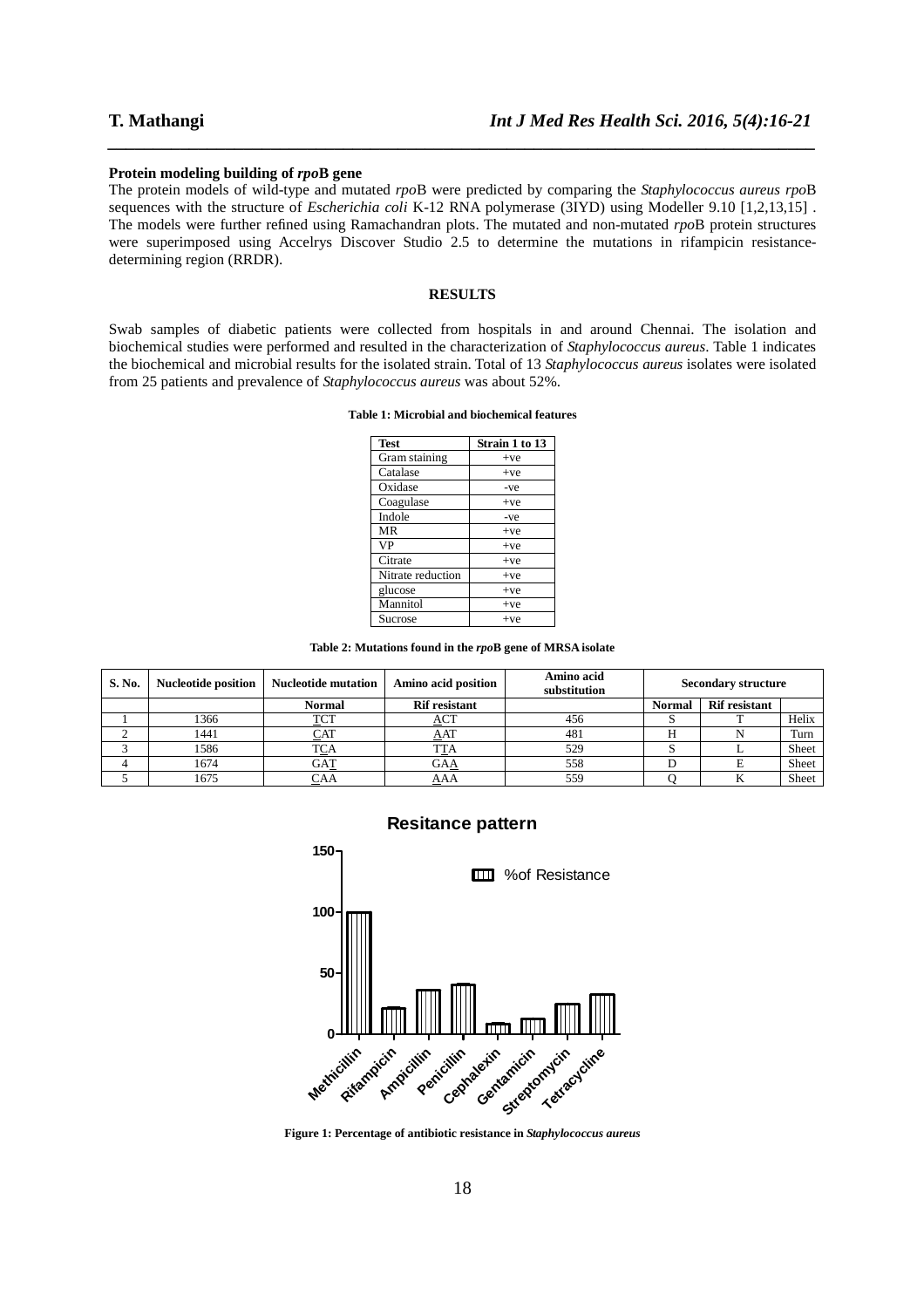

**Figure 2: Multiple antibiotic resistance (MAR) index of** *Staphylococcus aureus*



**Fig 3: Structural implication of the mutations in** *rpo***B gene of** *Staphylococcus aureus* 

Figure 1 indicates the percentage of antibiotic resistance of isolated *Staphylococcus aureus*. The results indicate that all isolates were methicillin resistant; out of these MRSA strains 20%, 36%, 40%, 8%, 12%, 24% and 32% were resistant for rifampicin, ampicillin, penicillin, cephalexin, gentamicin, streptomycin and tetracycline respectively. Figure 2 indicates the multiple antibiotic resistance (MAR) index value at 0.53 for the isolated *Staphylococcus aureus*, which indicates the MAR index for the isolates strains at >0.2. Figure 3 indicates the superimposed protein structure of mutated and non-mutated *rpo*B gene and the structural mutations in rifampicin resistance-determining region (RRDR) was analyzed.

The mutations in the rifampicin resistance-determining region of *rpo*B gene were studied in MRSA strain and mutational changes in the *rpo*B region are detailed in Table 2. This indicates 5 mutational changes at amino acid position 456, 481, 529, 558 and 559. Structural analysis of *rpo*B revealed 2 Mutations in cluster I (amino acid positions 450–488), 1 mutation in cluster II (amino acid positions 515–530) and 2 mutations in external domain region (546-613). The amino acid substitutions in domain regions confirmed rifampicin resistance in *Staphylococcus aureus*.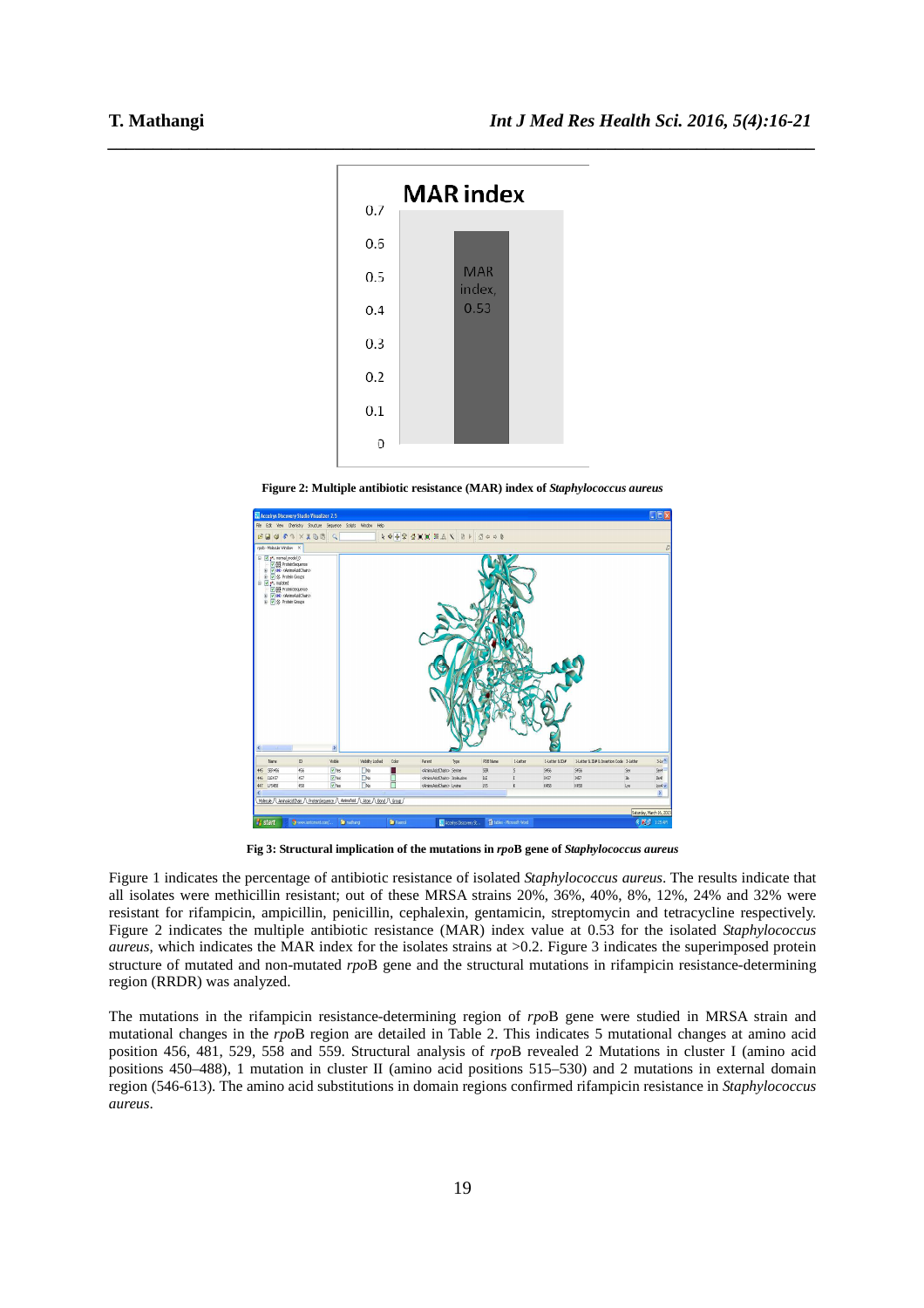### **DISCUSSION**

*\_\_\_\_\_\_\_\_\_\_\_\_\_\_\_\_\_\_\_\_\_\_\_\_\_\_\_\_\_\_\_\_\_\_\_\_\_\_\_\_\_\_\_\_\_\_\_\_\_\_\_\_\_\_\_\_\_\_\_\_\_\_\_\_\_\_\_\_\_\_\_\_\_\_\_\_\_\_*

The multi-resistant natures of most MRSA strains found in hospitals symbolize a therapeutical challenge for treating serious MRSA infections. Rifampicin is an antibiotic of substantial interest in the rise of MRSA infection. Due to the rapid development of resistance, rifampicin is not used as monotherapy, but it has been used in combined therapy for a wide range of staphylococcal infections [19]. All rifampicin-resistant *Staphylococcus aureus* in our study had a high level of Methicillin, penicillin and ampicillin resistance. MAR index analyses of the *Staphylococcus aureus* illustrate value of 0.53. MAR index higher than 0.2 has been said to be an indication of isolates originating from an environment where antibiotics were often used [16]. The MAR values can however be viewed as an indication of the extent of microbial exposure to antibiotics used within the community. Rifampicin resistance is due to the amino acid substitutions in the three clusters (I, II and III) of the rifampicin-binding site of RNA polymerase beta subunit, and the genetic determinants for most rifampicin-resistant *Staphylococcus aureus* isolates identified are point mutations that have been mapped in clusters I and II [6,20] and. Isolate belonging to multi-resistant *Staphylococcus aureus* showed rifampicin resistance and the amino acid substitutions at 481 H/N, 456 S/T, 529 S/L, 558 D/E and 559 Q/K were noted in the *rpo*B gene. The resistance levels are dependent on both the location and the nature of the amino acid substitution. Rifampicin resistance determining region of *Staphylococcus aureus* spans round 463–550 amino acids [28]. All the mutations except 456 S/N were located with the RRDR region of *Staphylococcus aureus* (Table 2). Mutation at the regions 481 H/N and 529 S/L were reported previously in rifampicin resistant *Staphylococcus aureus* [28].

# **CONCLUSION**

From the analysis we have established that rifampin resistance in *Staphylococcus aureus* is probably due to mutations in the Rif region of the *rpo*B gene and the resistance levels are dependent on both the location and the nature of the amino acid substitution.

# **REFERENCES**

[1] Fiser A, Do RK, Sali A. Modeling of loops in protein structures. Protein Sci. 2000;9:1753–73.

[2] Sali A, Blundell TL Comparative protein modelling by satisfaction of spatial restraints. J Mol Biol. 1993;234:779–815.

[3] Akindele AA, Adewuyi IK, Adefioye OA, Adedokun SA Olaolu AO. Antibiogram and beta-lactamase production of *Staphylococcus aureus* isolates from different human clinical specimens in a tertiary health institution in Ile-ife, Nigeria. American-Eurasian J Sci Res. 2010;5(4):230–3.

[4] Aboshkiwa M, Rowland G, Coleman G. Nucleotide sequence of the *Staphylococcus aureus* RNA polymerase rpoB gene and comparison of its predicted amino acid sequence with those of other bacteria. Biochem. 1995;1262:73–8.

[5] Ackerman BH, Vannier AM, Eudy EB. Analysis of vancomycin time-kill studies with *Staphylococcus* species by using a curve stripping program to describe the relationship between concentration and pharmacodynamic response. Antimicrob Agents Chemother. 1992;36:1766–9.

[6] Aubry-Damon H, Soussy CJ, Courvalin P. Characterization of mutations in the rpoB gene that confer rifampin resistance in *Staphylococcus aureus*. Antimicrob Agents Chemother. 1998;42:2590–4.

[7] Bauer AW, Kirby WMM, Sherris JC, Turck M. Antibiotic susceptibility testing by a standardized single disk method. Am J Clin Pathol. 1966;45:493–6.

[8] Breen JD, Karchmer AW. *Staphylococcus aureus* infections in diabetic patients. Infect Dis Clin North Am. 1995;9(1):11–24. PMID: 7769212.

[9] Darley ES, MacGowan AP. Antibiotic treatment of Gram-positive bone and joint infections. J Antimicrob Chemother. 2004;53:928–35.

[10] Haas DW, MacAndrew MP. Bacterial osteomyelitis in adults: evolving considerations in diagnosis and treatment. Am J Med. 1996;101:550–60.

[11] Hinton M, Hedges AJ, Linton AH. The ecology of *Escherichia coli* in market calves fed a milk-substitute diet. J Appl Bacteriol 1985;58(1):27–35.

[12] Krumperman PH. Multiple antibiotic resistance indexing of *Escherichia coli* to identify high-risk sources of fecal contamination of foods. Appl Environ Microbiol. 1985;46:165–70.

[13] Marti-Renom MA, Stuart A, Fiser A, Sánchez R, Melo F, Sali A. Comparative protein structure modeling of genes and genomes. Annu Rev Biophys Biomol Struct. 2000;29:291–325.